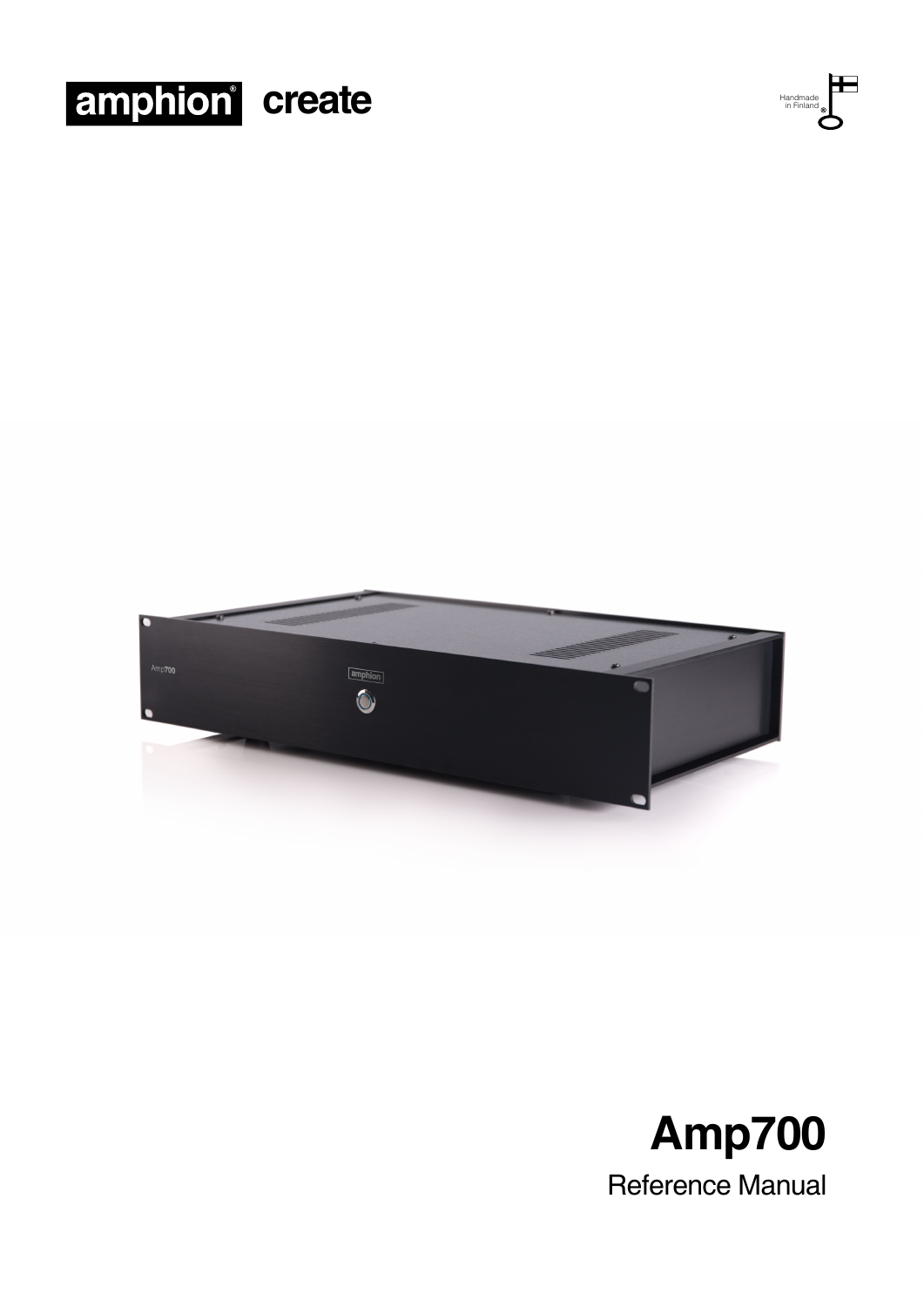| Safety warnings                 | $\overline{2}$ |
|---------------------------------|----------------|
| Introduction                    | 3              |
| Front panel controls            | $\overline{4}$ |
| Back panel connections          | 5              |
| Connectivity diagram            | 6              |
| <b>Technical specifications</b> | 7              |

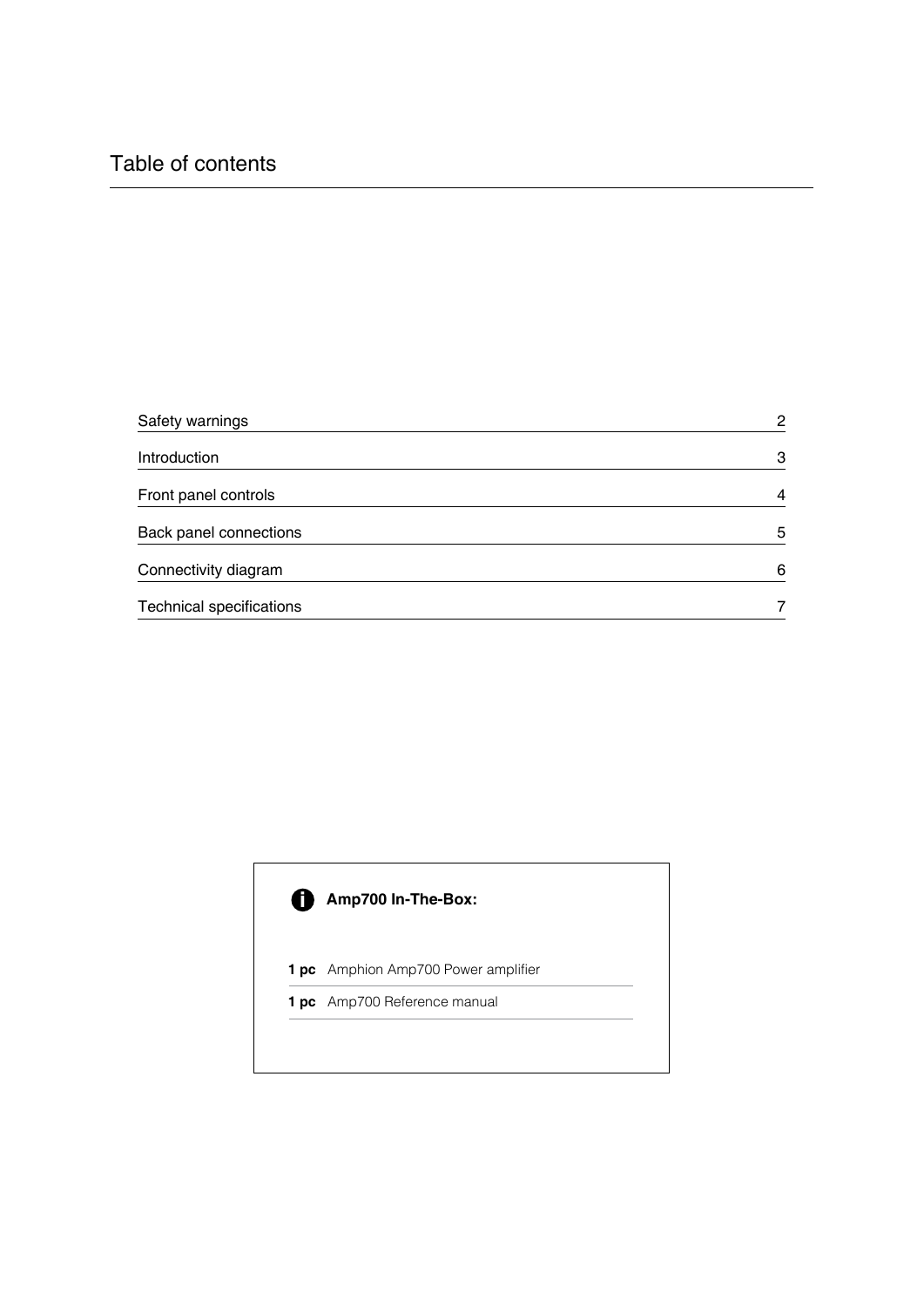# Safety warnings

1. Please read and follow these instructions before using the amplifier.

- 2. Do not use this apparatus near water.
- 3. Clean only with a dry cloth.
- 4. Do not block any ventilation openings.
- 5. Install in accordance with the manufacturer's instructions.

6. Do not install near any heat sources such as radiators, heat registers, stoves, or other apparatus (including amplifiers) that produce heat.



AVIS: RISQUE DE CHOC ELECTRIQUE-NE PAS OUVRIP<br>WARNING: SHOCK HAZARD-DO NOT OPEB



This symbol indicates that there are important operating and maintenance instructions in the literature accompanying this unit.



This symbol indicates that dangerous voltage constituting a risk of electric<br>shock is present within this unit.

7. The unit generates heat especially during prolonged operation at intensive levels. Please do not cover or place objects on top. When rack mounting it is recommended to leave space above the unit to allow free circulation of air.

8. Do not defeat the safety purpose of the polarized or grounding-type plug. A polarized plug has two blades with one wider than the other. A grounding-type plug has two blades and a third grounding prong. The wide blade or the third prong are provided for your safety. If the provided plug does not fit into your outlet, consult an electrician for replacement of the obsolete outlet.

9. Protect the power cord from being walked on or pinched, particularly at plugs, convenience receptacles, and the point where they exit from the apparatus.



 $\frac{1}{2}$ 

10. Use only with the cart, stand, tripod, bracket, or table specified by the manufacturer, or sold with the apparatus. When a cart is used, use caution when moving the cart/apparatus combination to avoid injury from tip-over.

11. Any terminals marked with the preceding symbol are HAZARDOUS LIVE and any wiring connected to these terminals must be installed by an INSTRUCTED PERSON or with ready-made leads or cords.

12. Unplug this apparatus during lightning storms or when unused for long periods of time.

13. Refer all servicing to qualified service personnel. Servicing is required when the apparatus has been damaged in any way, such as power-supply cord or plug is damaged, liquid has been spilled or objects have fallen into the apparatus, the apparatus has been exposed to rain or moisture, does not operate normally, or has been dropped.

WARNING: TO REDUCE THE RISK OF FIRE OR ELECTRIC SHOCK, DO NOT EXPOSE THIS APPARATUS TO RAIN OR MOISTURE. DO NOT EXPOSE THIS EQUIPMENT TO DRIPPING OR SPLASHING AND ENSURE THAT NO OBJECTS FILLED WITH LIQUIDS, SUCH AS VASES, ARE PLACED ON THE EQUIPMENT. TO COMPLETELY DISCONNECT THIS EQUIPMENT FROM THE AC MAINS, DISCONNECT THE POWER SUPPLY CORD PLUG FROM THE AC RECEPTACLE. THE MAINS PLUG OF THE POWER SUPPLY CORD SHALL REMAIN READILY OPERABLE.



Amphion Create products come with a two-year warranty against defects in materials and our workmanship. For warranty or out-of-warranty service, in the first instance please contact your original dealer and provide a copy of the original sales receipt. If you require additional assistance, please contact your local sales representative or distributor. If you have difficulty making contact with either of the above, please contact our headquarters. Please do not return or ship any product to Amphion Loudspeakers Ltd. nor its resellers without prior authorisation. For proper unpacking, installation, positioning, and maintenance instructions, please first check the manual thoroughly.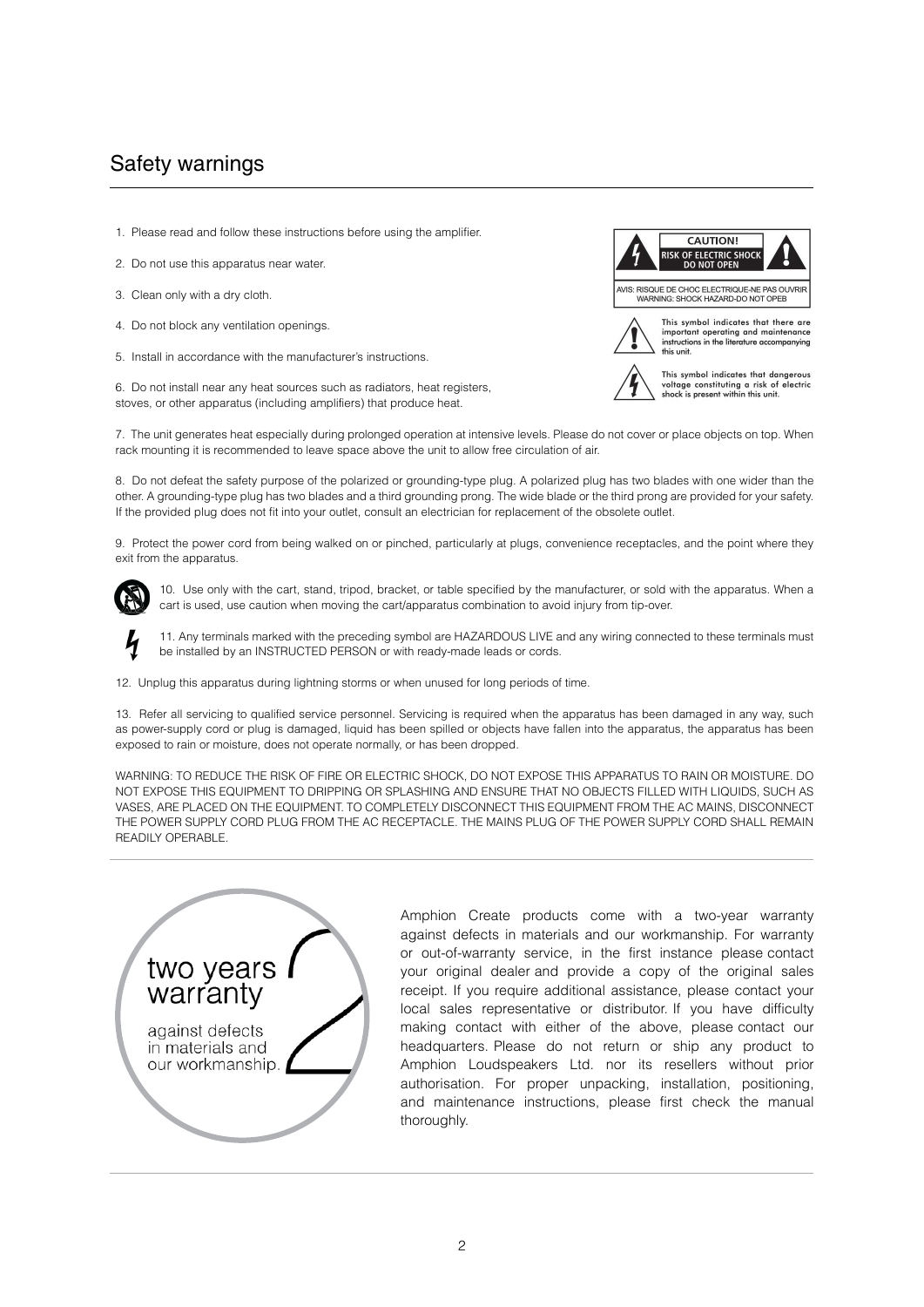# **Thank you for choosing the Amphion Amp700.**

Amphion's philosophy is to develop long-life, innovative, high-performance products. Instead of following mainstream market trends, a healthy dose of out-of-the-box thinking is applied in our design process. Amphion Amp700 is good example of how the latest in modern D-class is brought to the next level by a simplistic, impedance optimizing, low-distortion buffer stage. When combined with the in-house designed buffer stage, the beauty and honesty - D-Class speed, control, neutrality, and low distortion - comes across in emotionally involving manner. I hope that you enjoy using your new amplifier as much as we enjoyed developing it.

> Anssi Hyvönen Founder, CEO Amphion Loudspeakers Ltd.

## **The Amp700**

Amp700 provides abundant, fast, controlled power with low distortion. After evaluating all the available D-class solutions, a suitable platform was identified. To reach the needed sonic character and performance, an in-house designed buffer-stage was added to ensure optimal impedance matching to complement the merits of D-Class technology. Amp700 is a perfect partner to all Amphion monitors and other passive speakers.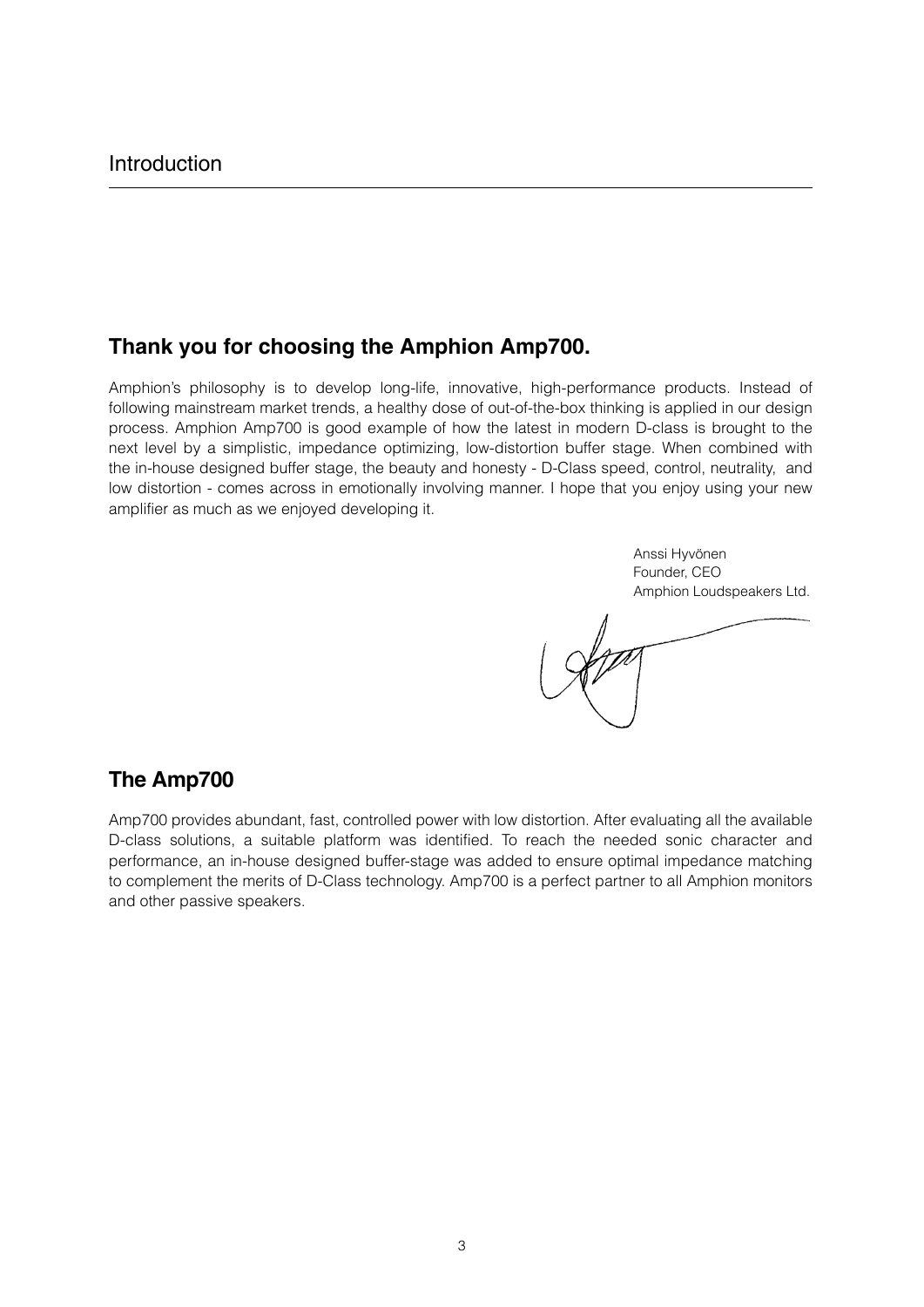

 $(1)$ **Power button**

Power switch. A blue light indicates when the amplifier is turned on.



PLEASE NOTE! If power of the amplifier switches off after a few seconds when turned on, please make sure that you push the power button all the way in.

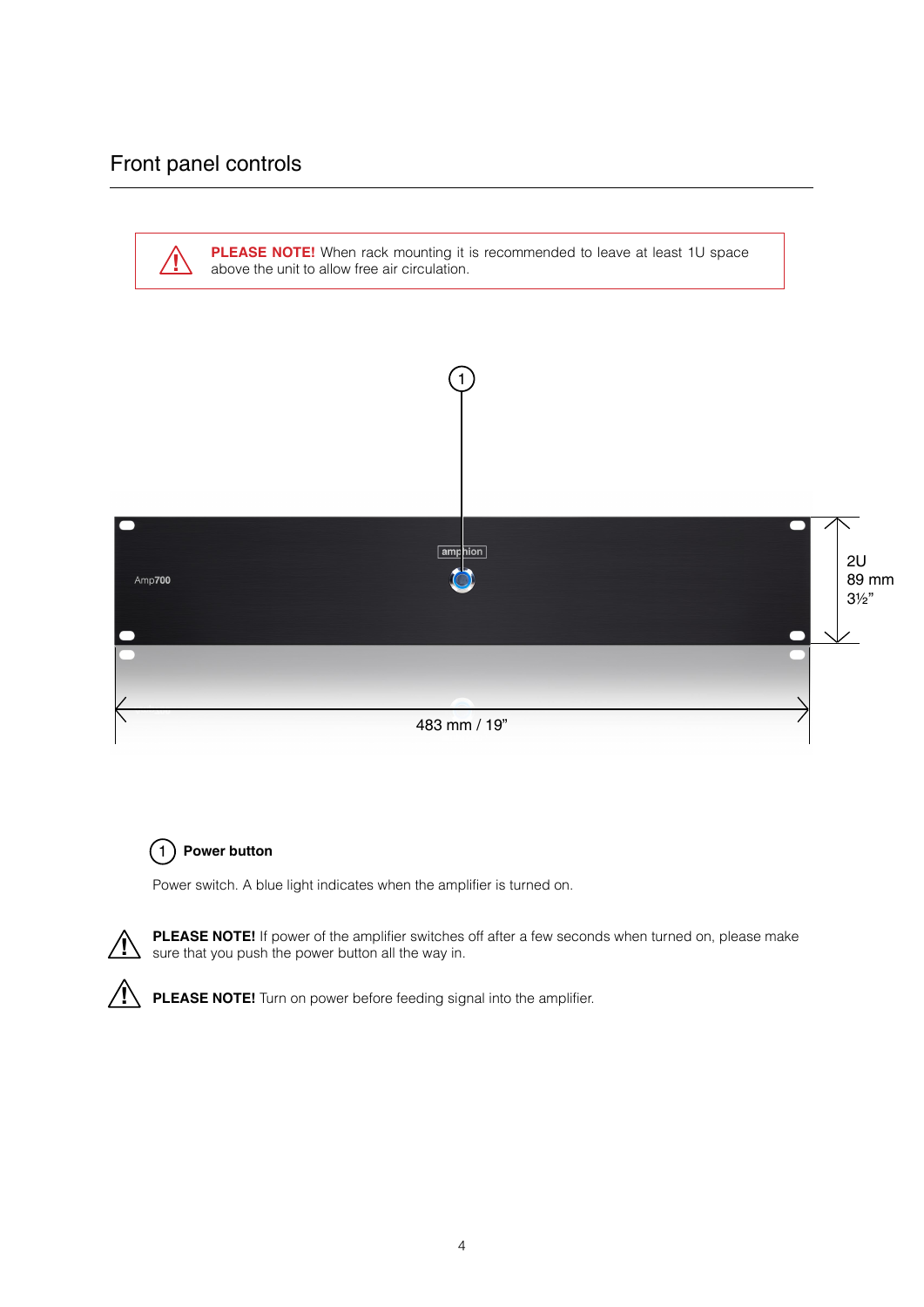



Balanced input for stereo signal (L and R).

#### 3 **Speaker outputs**

Can be used with bare wire, banana plugs or spades.

#### 4 **Power input**

Auto switching in the 100-240V range, internally fused.

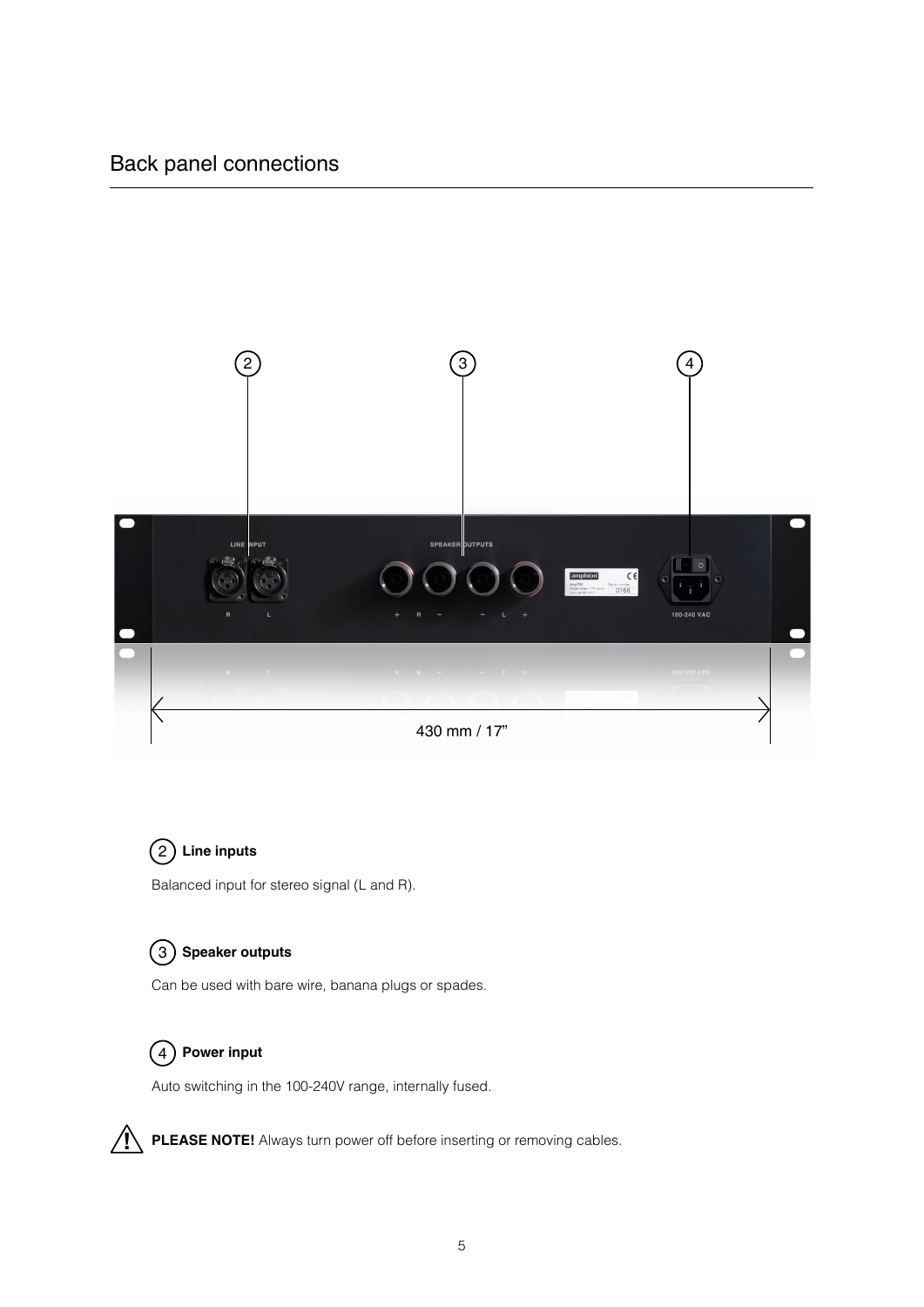# Connectivity diagram

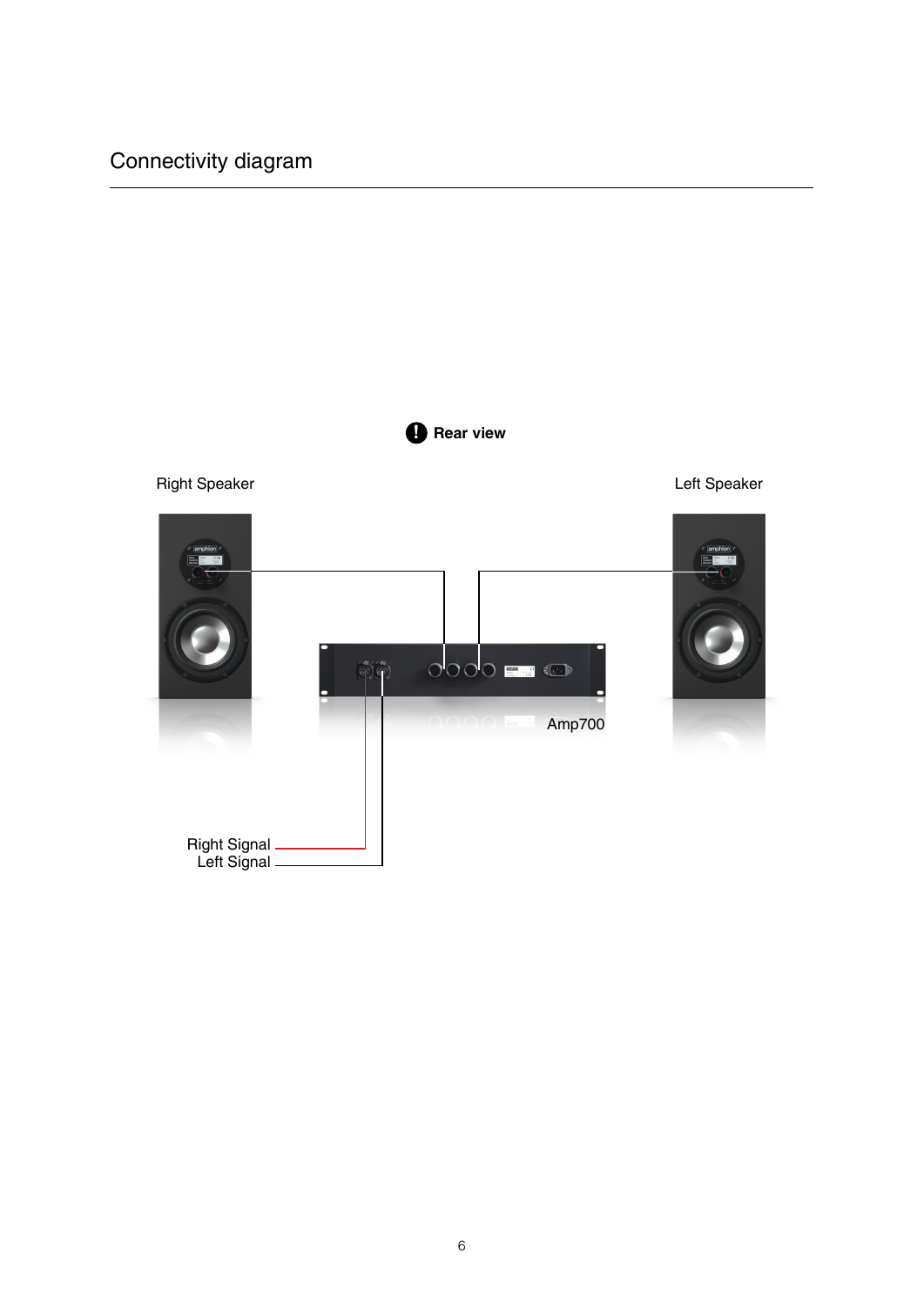| Power rating                         | 2x 350W, 8Ω; 2x 700W, 4Ω, Minimum load impedance 2.5Ω       |  |
|--------------------------------------|-------------------------------------------------------------|--|
| Dynamic range                        | 117 $dB$                                                    |  |
| Peak output current                  | 30A                                                         |  |
| THD+N 1 W@1 kHz                      | 0,006%                                                      |  |
| Amp + power supply efficiency (max)  | 84 %                                                        |  |
| Mains                                | Universal mains, auto select (100-240 V, 50-60 Hz)          |  |
| Certification                        | CE, Energy Star v3.0 compliant                              |  |
| Inputs                               | 2x Neutrik XLR inputs                                       |  |
| Speaker connectors                   | 3-way binding posts (banana connector, bare wire or spades) |  |
| Casing                               | 19" rack mountable (2U), high quality aluminium             |  |
| Power switch                         | Front                                                       |  |
| Measurements $(W \times H \times D)$ | $483 \times 88 \times 260$ mm (19" x 31/2" x 101/4")        |  |
| Weight                               | 5,5 kg (12 lbs)                                             |  |